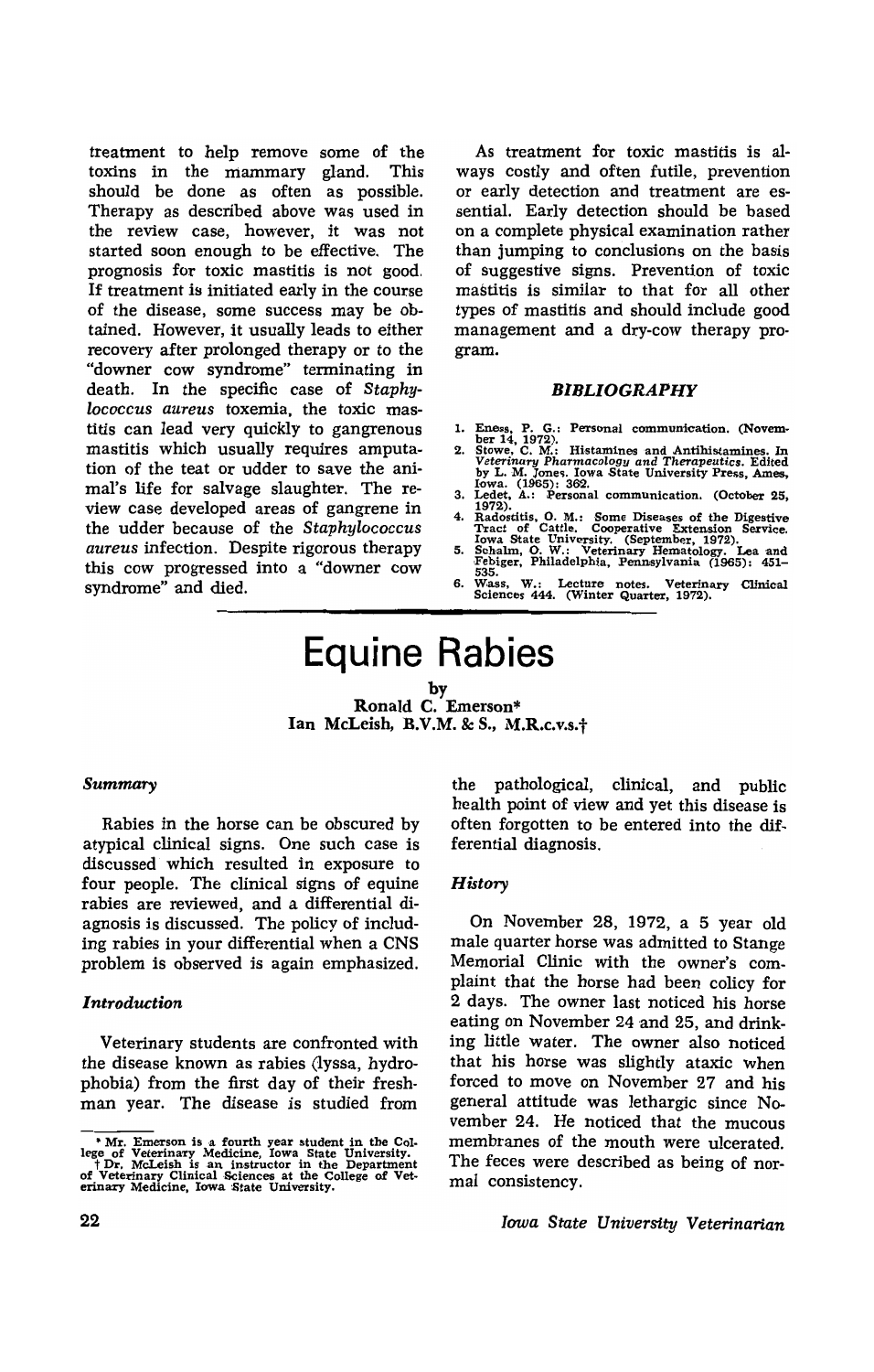The owner explained that this horse was one of six, but this one was the only one stabled since early September. All his horses were on the same ration of hay, corn, and bran with no changes of feed since November 1.

# *Physical findings*

November 28, 1972. Upon admission the general appearance was noted to be that of depression. The temperature was 103.4° F. The respiratory and heart rates were normal. The mouth lesions described by the owner were examined. The anterior 10 cm. of the buccal mucous membranes were very hyperemic, with erosions evident on the anterior 3 cm. of the tongue. Small lesions (0.5 em.) appeared just inside both nares. Slight ataxia in the hindquarters was evident when the horse was made to move. Ophthalmic examination was normal.

A tentative differential diagnosis was made:

- 1. Ingestion of irritant compounds such as phenols (eg. creosote).
- 2. Viral and bacterial encephalomyelitis.
- 3. Moldy corn poisoning.
- 4. Uremia.
- 5. Rabies.
- 6. Neoplasms of the C.N.S.

Several of the diagnoses under consideration could be eliminated or be given lower priority immediately. There was no history of any access to abnormal ingesta such as creosote. Viral encephalomyelitis was discounted as highly unlikely since late November is past the mosquito season. Since the other five horses were on a similar ration, moldy corn poisoning seemed remote. Evaluation of the patient's BUN would be needed to determine uremia (later the hematological reports showed a normal BUN of 12.0 mg%). Rabies should always be considered when any CNS problem is suspected.

November 29, 1972. The patient remained lethargic and more ataxic. The buccal ulcerations were hemorrhaging slightly. During the afternoon, the patient was found in lateral recumbency. Pulse rate was 60/min. and the respiratory rate

*Issue No.1, 1978* 

was I5/min. with a body temperature of 101.7° F. Four liters of normal saline and, one liter of *2Y2%* dextrose were given intravenously and 10 mI. of thiamine (100 mg per ml.) intramuscularly.

November 30, 1972. The patient remained in lateral recumbency; therefore he was rolled every six hours to prevent pulmonary congestion. Upon examination the periorbital areas were severely swollen. It was felt that this trauma must have come from his dragging his head on the dirt floor while in lateral recumbency. The triceps muscles showed slight tremors with poor muscle tone. Though a swallowing reflex could not be elicited during the past two days, a reflex was produced today. Knee pressure over the neck yielded a pronounced grunting sound. The patient also passed a small amount of formed feces.

The owner was called for further history. He revealed that he had shot a skunk in the barn, four weeks ago, where the patient was then stabled. With virtual elimination of the other differential diagnoses, along with the new evidence, rabies was tentatively diagnosed. However, the clinical signs did not strongly support this diagnosis.<sup>2</sup>

December I, 1972. The temperature was 94.5° F. The respirations were of Cheyne-Stokes format a rate of 30/min. The patient died in the afternoon and was immediately necropsied.

## *Hematological Findings*

|                         | 11/28             | 11/29  | 11/30  |
|-------------------------|-------------------|--------|--------|
| HЬ                      | 12.2 Gm%          | 16.4   | 16.9   |
| PCV                     | 36%               | 43     | 46     |
| R.B.C. morphology       | Normal            | Normal | Normal |
| <b>WRC</b>              | 7,500/cu.         | 13,000 | 12.500 |
|                         | m.m.              |        |        |
| Differential W. B. C.:  |                   |        |        |
| Seg. Neutrophils        | 86%               | 88     | 76     |
| <b>Band Neutrophils</b> | 0%                | 0      | O      |
| Lymphocytes             | 12%               | 10     | 20     |
| <b>Basophils</b>        | 0%                | 0      | 0      |
| Monocytes               | $2\%$             | 2      | 4      |
| Eosinophils             | 0%                | 0      | Ω      |
| Platelets               | adeq.             | adeq.  | adeq.  |
| SGOT                    | 300 Reit-         |        |        |
|                         | man-              |        |        |
|                         | Frankel           |        |        |
|                         | units             |        |        |
| <b>BUN</b>              | $12 \text{ mg}$ % |        |        |

23